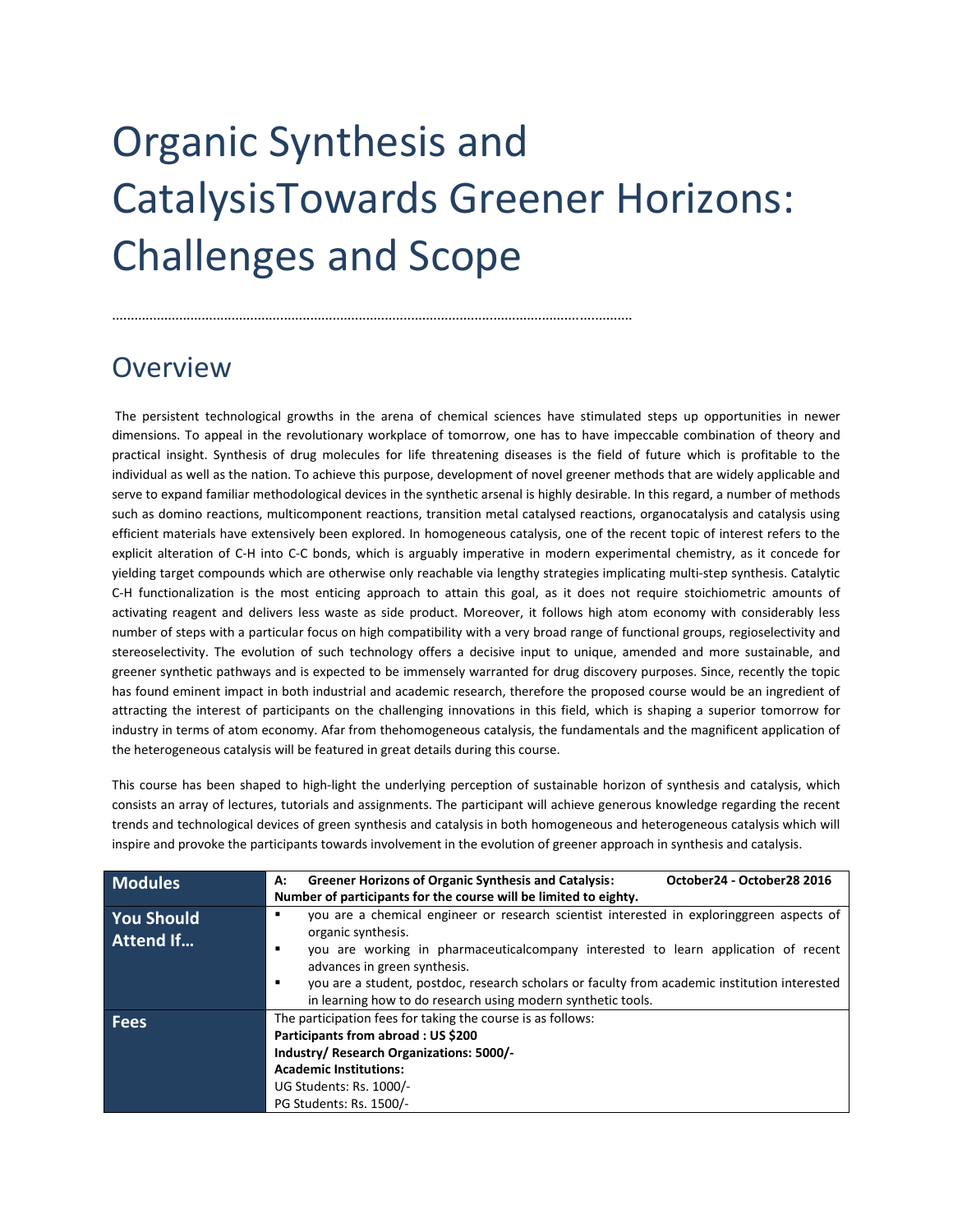Ph.D Students: Rs. 2000/- Postdoctoral fellow/Research Associate: Rs. 2500/- Faculty Members: Rs. 3000/- The above fee include all instructional materials, computer use for tutorials and assignments, laboratory equipment usage charges, 24 hr free internet facility. If available, the participants will be provided with accommodation in hostel.

## The Faculty



Prof. UweBeifuss is second Vice Dean of the Faculty of Natural Sciences of the University of Hohenheim, Stuttgart, Germany and a member of faculty at University of Stuttgart. He received his doctorate in 1987 from the University of Göttingen, Germany with Prof. L. F. Tietze. After a postdoctoral stay with Sir A. R. Battersby in Cambridge, UK, he obtained his habilitation in Organic Chemistry in 1996 at the University of Göttingen, Germany. In 2001, he was appointed as a full Professor in Institute of Chemistry at the University of Hohenheim, Stuttgart, Germany. From 2004 – 2010, Prof. Beifuss was a member of the Senate at the

University of Hohenheim, Stuttgart and from 2006 – 2010 he was a member of the SFB 706 catalytic selective oxidation of C-H bonds. He received a number of awards for his excellent contribution towards the development of sustainable synthetic methods. His research interest includes the development of selective and efficient transition metal- and enzyme catalyzed synthetic methods using greener synthetic approach, C-H bond activation, the isolation and synthesis of natural products, and also the development of pressure and temperature sensitive luminescent materials. He has published more than 166 papers in international peer-reviewed journals and is co-inventor of a number of patents. Moreover, for his recognition in scientific community, Prof. Beifuss has delivered more than 115 invited/ plenary talks across the globe.



**Prof. H.Ila** is currently a Hindustan Lever Research Professor at Jawaharlal Nehru Centre for Advanced Scientific Research (JNCASR), Bangalore. She has held INSA Senior Scientist/honorary Professor position at JNCASR, Bangalore (2010-2014), Professor position at Department of Chemistry, IIT Kanpur (1995- 2006) and Principal Advisor position - Chemistry at Jubilant Biosys Limited, Bangalore (2007-2009). She was appointed as

Lecturer, Reader, Professor at Department of

Chemistry, North Eastern Hill University, Shillong, India (1977-1995) and as Scientist at Medicinal Chemistry Division, CDRI, Lucknow (1970- 1977). Including a number of distinguishes awards and honors, and academic and professional membership, in 2001, Prof. Ila was elected as Fellow of Indian National Science Academy (FNA) and in 1990, she was elected as Fellow of Indian Academy of Science, Bangalore (FASc). For her recognition inscientific community she has delivered more than 250 invited /plenary lectures in national and international conferences and visited several countries US, Japan, and in Europe as visiting professor. Prof. Ila has published more than 250 research papers in international journals and trained more than 60 Ph.D students. Her current research interest includes design and development of new diversity oriented synthetic methods for biologically important heterocycles and drug intermediates; development of new efficiency increasing reactions such as domino reactions and multicomponent coupling reactions.

**Dr. Chandi Charan Malakar** currently an Assistant Professor in



Department of Chemistry at National Institute of Technology (NIT) Manipur. After Completing M.Sc from IIT Kanpur and working as a research fellow at Ludwig-Maximilians University Munich (LMU Munich), Germany, Dr. Malakar awarded his

doctorate degree in 2011 from University of Hohenheim, Stuttgart,

## Course Co-ordinator

**Dr. Chandi Charan Malakar**  Phone: 9862532117 E-mail: chdeepm@gmail.com

http://www.nitmanipur.ac.in